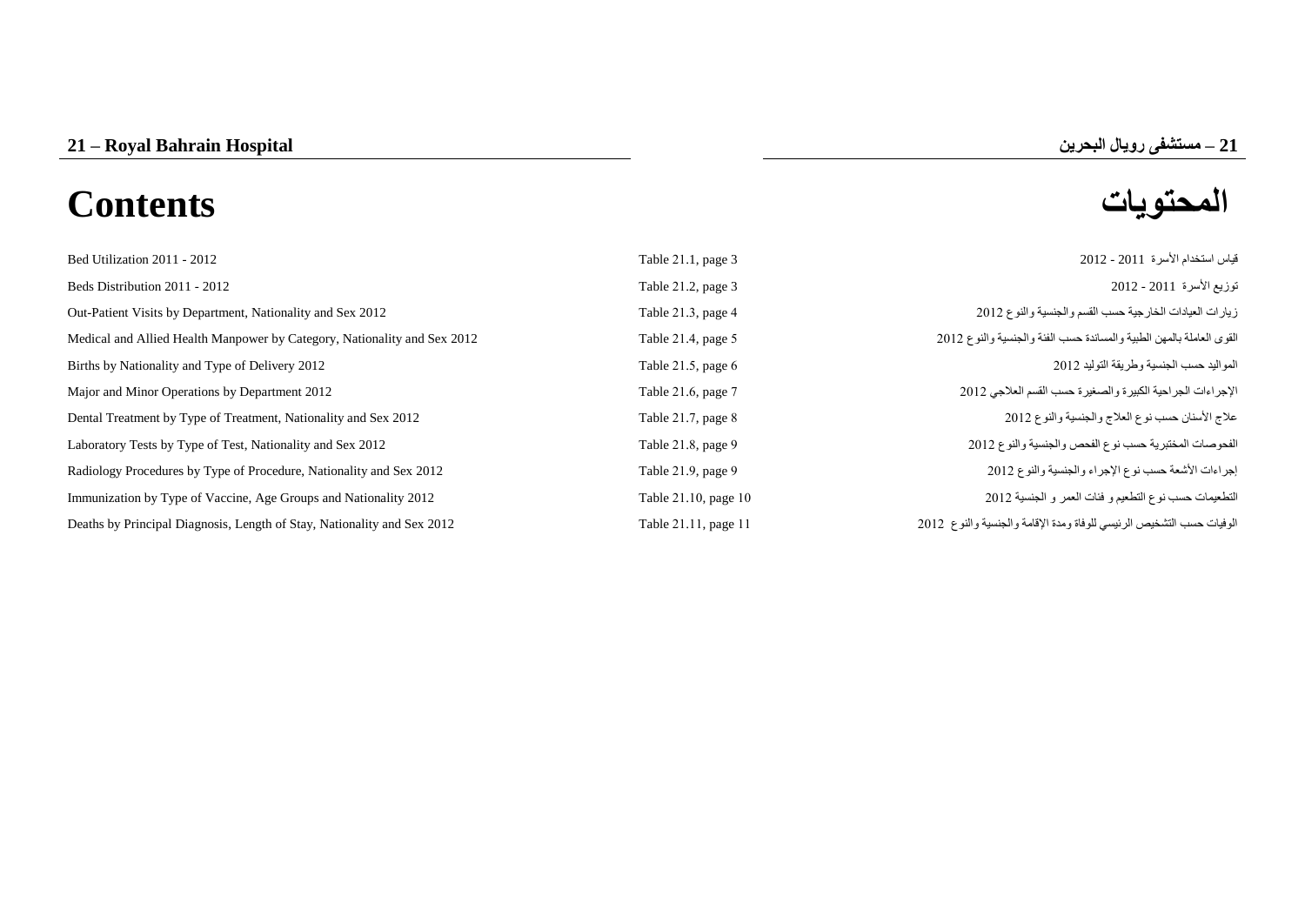<span id="page-1-0"></span>

| <b>Description</b>      | 2012   | 2011   | البيان                  |
|-------------------------|--------|--------|-------------------------|
| Total admissions        | 3,280  | 1,041  | إجمالي الدخول           |
| Total discharges        | 3,275  | 1,031  | إجمالي الخروج           |
| Number of beds          | 31     | 30     | عدد الأسر ة             |
| Bed days available      | 11,346 | 10,950 | أيام الأسرة             |
| Patient days-overnight  | 2,650  | 1,500  | أيام المرضى             |
| Patients days $<$ 1 day | 302    | 174    | أيام المرضىي أقل من يوم |
| Total patients days     | 2,952  | 1,674  | جملة أيام المرضى        |
| Bed occupancy rate      | 26.0   | 15.3   | معدل أشغال السر بر      |
| Turnover rate           | 105.6  | 34.4   | معدل دور ان السر بر     |
| Turnover interval       | 2.6    | 9.0    | فترة فراغ السرير        |
| Average daily admission | 9.0    | 2.9    | متوسط الدخول اليومي     |
| Average daily discharge | 8.9    | 2.8    | متوسط الخروج اليومي     |
| Average length of stay  | 0.9    | 1.6    | متوسط مدة الأقامة       |

# **جدول 21.1 Table قياس استخدام األسرة 2011 - 2012 Bed Utilization 2011 - 2012**

### **Beds Distribution 2011 - 2012 جدول 21.2 Table توزيع األسرة 2011 - 2012**

| <b>Service</b>                   | 2012 | 2011            | الخدمة                                  |
|----------------------------------|------|-----------------|-----------------------------------------|
| Private Ward                     | 24   | 24              | الجناح الخاص<br>وحدة العناية القصوي     |
| Intensive Care Unit              | 2    |                 |                                         |
| Obstetrics / Gynecology          | 5    | 5               | -<br>أمراض النساء والولادة              |
| <b>Total</b>                     | 31   | 30              | الحملة                                  |
| Day Case Unit                    | 9    | 10 <sub>1</sub> | وحدة الإقامة القصبر ة                   |
| Special Care Baby Unit / Nursery | 5    | 5               | وحدة العناية الخاصة بالمواليد / الحضانة |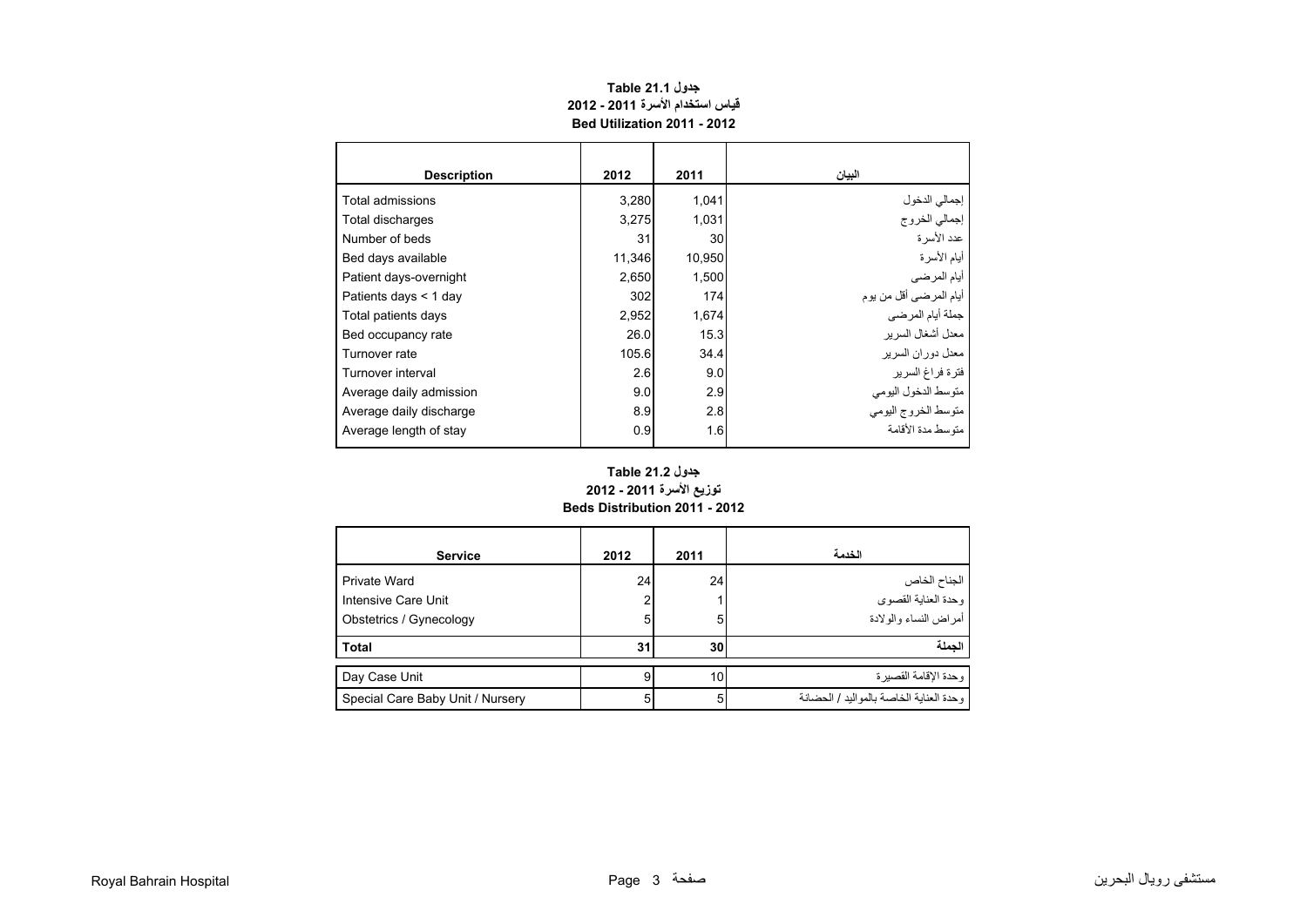<span id="page-2-0"></span>

|                           | <b>Total</b> |        |             | Non-Bahraini |        | غیر بحرینی  | <b>Bahraini</b> |        | بحريني      |                       |
|---------------------------|--------------|--------|-------------|--------------|--------|-------------|-----------------|--------|-------------|-----------------------|
|                           |              |        |             |              |        |             |                 |        |             |                       |
|                           | الحملة       | أننس   | ذكر         | الجملة       | أننى   | ذكر         | الجملة          | أنشى   | ذكر         |                       |
| <b>Department</b>         | <b>Total</b> | Female | <b>Male</b> | <b>Total</b> | Female | <b>Male</b> | <b>Total</b>    | Female | <b>Male</b> | القسم                 |
| A&E Clinic                | 6,939        | 3,787  | 3,152       | 3,430        | 1.764  | 1,666       | 3,509           | 2,023  | 1,486       | عيادة الطوارئ         |
| Dental                    | 9,585        | 6,228  | 3,357       | 4,670        | 2,786  | 1,884       | 4,915           | 3,442  | 1,473       | الأسنان               |
| Medical                   | 1,577        | 636    | 941         | 1,029        | 398    | 631         | 548             | 238    | 310         | الأمراض الباطنية      |
| Obstetrics & Gynecology   | 16,117       | 16,117 | <b>NA</b>   | 4,644        | 4,644  | <b>NA</b>   | 11,473          | 11,473 | <b>NA</b>   | أمراض النساء والولادة |
| Paediatrics               | 11,075       | 5,219  | 5,856       | 9,207        | 4,328  | 4.879       | 1,868           | 891    | 977         | أمراض الأطفال         |
| Surgical                  | 1,328        | 545    | 783         | 780          | 279    | 501         | 548             | 266    | 282         | الجر احة              |
| Orthopedics               | 6,883        | 3,132  | 3,751       | 2,432        | 976    | 1,456       | 4,451           | 2,156  | 2,295       | العظام والكسور        |
| Ear, Nose & Throat        | 3,591        | 1,714  | 1,877       | 2,326        | 1,015  | 1,311       | 1,265           | 699    | 566         | أنف وأذن وحنجرة       |
| Dermatology               | 1,766        | 1,064  | 702         | 589          | 318    | 271         | 1,177           | 746    | 431         | الأمراض الجلدية       |
| Neurology                 | 595          | 345    | 250         | 81           | 38     | 43          | 514             | 307    | 207         | أمراض الجهاز العصبي   |
| <b>Plastic Surgery</b>    | 3,497        | 3,093  | 404         | 1.532        | 1,331  | 201         | 1.965           | 1.762  | 203         | جر احة التجميل        |
| Cardiology                | 1,175        | 261    | 914         | 1,056        | 212    | 844         | 119             | 49     | 70          | أمراض القلب           |
| Gastroenterology          | 1.691        | 804    | 887         | 747          | 293    | 454         | 944             | 511    | 433         | أمراض الجهاز الهضمي   |
| Respiratory (Pulmonology) | 158          | 96     | 62          | 36           | 19     | 17          | 122             | 77     | 45          | أمراض الجهاز التنفسي  |
| Urology                   | 1,265        | 286    | 979         | 827          | 155    | 672         | 438             | 131    | 307         | أمراض المسالك البولية |
| Physiotherapy             | 2,624        | 1,198  | 1,426       | 1,213        | 474    | 739         | 1,411           | 724    | 687         | العلاج الطبيعي        |
| Dietition & Nutrition     | 235          | 174    | 61          | 84           | 53     | 31          | 151             | 121    | 30          | حمية غذائية وتغذية    |
| Opthalmology              | 1,795        | 965    | 830         | 854          | 415    | 439         | 941             | 550    | 391         | أمراض العيون          |
| <b>Total</b>              | 71,896       | 45,664 | 26,232      | 35,537       | 19,498 | 16,039      | 36,359          | 26,166 | 10,193      | الجملة                |

### **جدول 21.3 Table زيارات العيادات الخارجية حسب القسم والجنسية والنوع <sup>2012</sup> Out-Patient Visits by Department, Nationality and Sex 2012**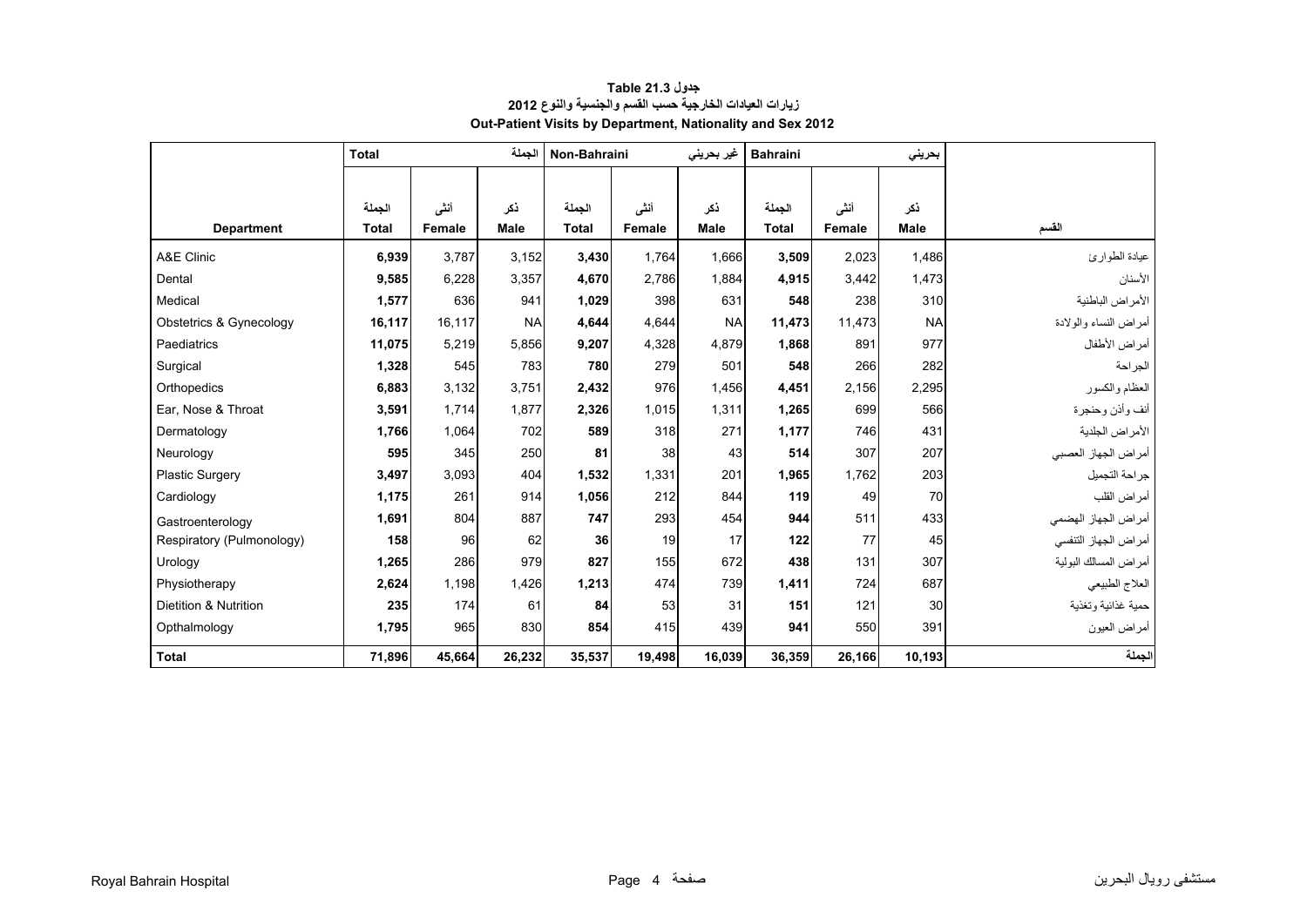# **جدول 21.4 Table القوى العاملة بالمھن الطبية والمساندة حسب الفئة <sup>و</sup> الجنسية <sup>و</sup> النوع<sup>2012</sup> Medical and Allied Health Manpower by Category, Nationality and Sex 2012**

<span id="page-3-0"></span>

|                                                         | <b>Total</b> |        | الحملة      | Non-Bahraini |        | غیر بحرینی | <b>Bahraini</b> |        | بحريني |                                   |
|---------------------------------------------------------|--------------|--------|-------------|--------------|--------|------------|-----------------|--------|--------|-----------------------------------|
|                                                         | الحملة       | أنشى   | ذكر         | الجملة       | أنشى   | ذكر        | الحملة          | أنشى   | ذكر    |                                   |
| Category                                                | Total        | Female | <b>Male</b> | <b>Total</b> | Female | Male       | <b>Total</b>    | Female | Male   | الفنة                             |
| Physicians                                              | 35           | 10     | 25          | 29           | 8      | 21         |                 |        |        | الأطباء                           |
| Dentists                                                |              |        |             |              |        |            |                 |        |        | أطباء الأسنان                     |
| Pharmacists & Technicians                               | 6            |        |             |              |        |            |                 |        |        | الصيادلة وفنيو صيدلة              |
| Nurses *                                                | 76           | 68     | 8           | 72           | 65     |            |                 |        |        | الممرضين *                        |
| Dental Hygienists & Technicians                         |              | 0      |             |              |        |            |                 |        |        | فنيو صحة الفم والأسنان            |
| Laboratory Technologists & Technicians                  |              |        |             |              |        |            |                 |        |        | محللو وفنيو مختبر                 |
| Radiographers & Technicians                             |              | 2      |             |              |        |            |                 |        |        | مصىورو وفنيو أشعة                 |
| Physiotherapists, Occupational Therapists & Technicians |              |        |             |              |        |            |                 |        |        | فنيو علاج طبيعي وتأهيل مهني       |
| Anaesthesia Technician                                  |              |        |             |              |        |            |                 |        |        | فنيو التخدير                      |
| Electro Cardiogram technician                           |              |        |             |              |        |            |                 |        |        | فنيو تخطيط القلب                  |
| Paramedic and Respiratory Specialist                    |              |        |             |              |        |            |                 |        |        | المسعفين و أخصائيي التنفس الصناعي |

\* المعرضين : العدد لا يشمل المعرضين العمليين والفئات الأقل .<br>\* Nurses excluding practical nurses and other grades below staff nurse .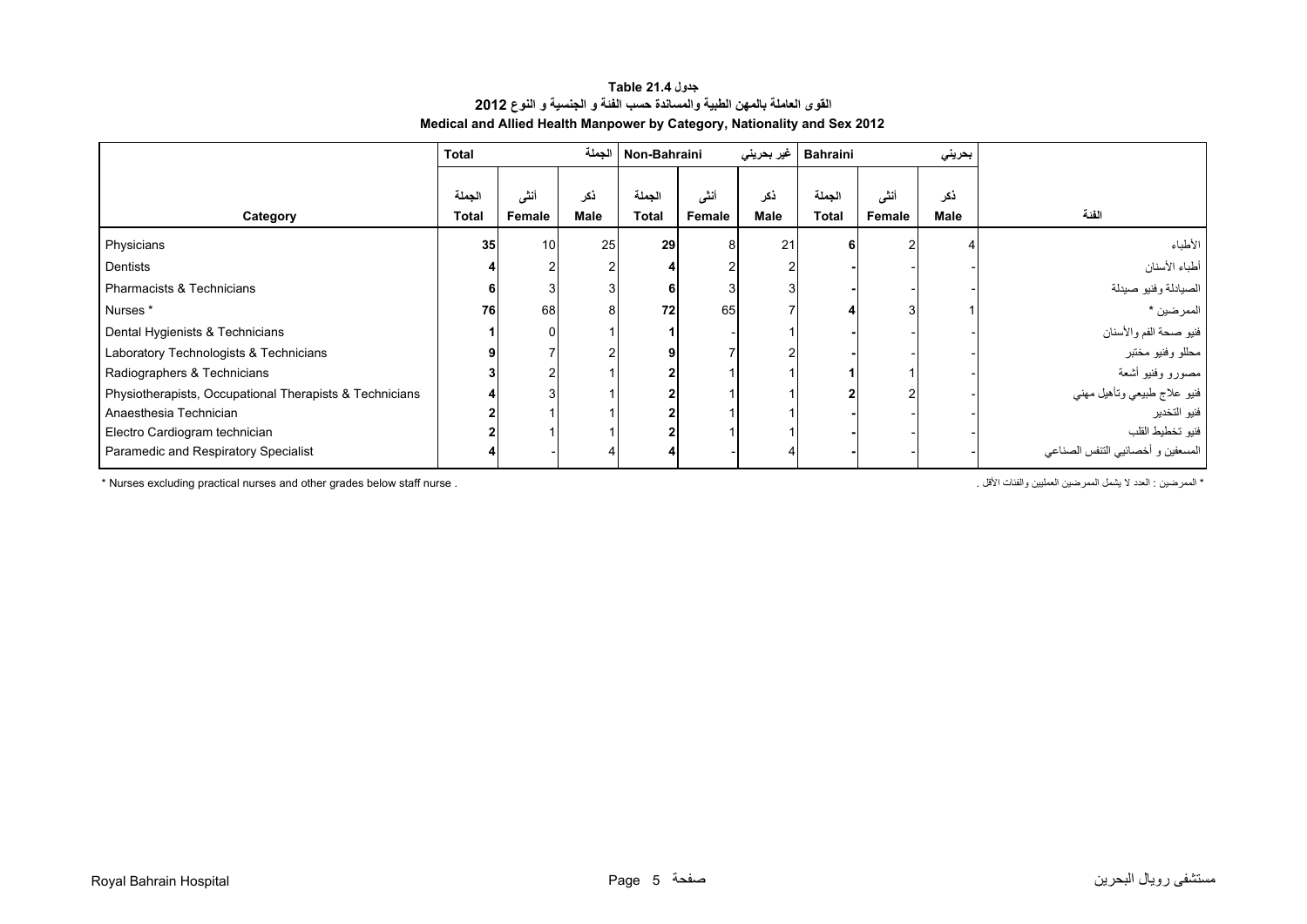<span id="page-4-0"></span>

|                           |               |               |                   | <b>Live Births</b>   |               |                      |               |                         |
|---------------------------|---------------|---------------|-------------------|----------------------|---------------|----------------------|---------------|-------------------------|
| <b>Births</b>             | جملة          | المواليد      | جملة المواليد     | <b>Premature</b>     | الخدج         | <b>Full Term</b>     | مكتمل         | المواليد                |
|                           | المواليد      | الموتى        | الأحياء           | مشوه                 | سليم          | مشوه                 | سليم          |                         |
| Nationality / type        | <b>Total</b>  | <b>Still</b>  | <b>Total Live</b> | Congenital           | <b>Normal</b> | Congenital           | <b>Normal</b> | الجنسية / طريقة التوليد |
| of delivery               | <b>Births</b> | <b>Births</b> | <b>Births</b>     | <b>Abnormalities</b> |               | <b>Abnormalities</b> |               |                         |
| <b>Bahraini</b>           |               |               |                   |                      |               |                      |               | بحريني                  |
| Normal Delivery           |               |               |                   |                      |               |                      |               | ولادة طبيعية            |
| Vertex                    | 321           |               | 321               |                      |               | 10                   |               | رأسي 311                |
| <b>Breech</b>             | 1             |               | 1                 | 1                    |               |                      |               | مقعدة                   |
|                           |               |               |                   |                      |               |                      |               |                         |
| <b>Assisted Delivery</b>  |               |               |                   |                      |               |                      |               | ولادة بالمساعدة         |
| Vacuum                    | 6             |               | 6                 |                      |               |                      |               | شفط 6                   |
| Forceps                   | 1             |               | 1                 |                      |               |                      |               | جفت 1                   |
| Caesarian section         | 128           | 1             | 127               |                      |               | 4                    |               | فيصرية 123              |
| <b>Total Bahraini</b>     | 457           | 1             | 456               | 1                    | 0             | 14                   | 441           |                         |
|                           |               |               |                   |                      |               |                      |               | الجملة بحرين <i>ي</i>   |
| Non-Bahraini              |               |               |                   |                      |               |                      |               | غير بحرين <i>ي</i>      |
| Normal Delivery           |               |               |                   |                      |               |                      |               | ولادة طبيعية            |
| Vertex                    | 96            |               | 96                |                      |               | 6                    |               | ر أسي 90                |
| <b>Breech</b>             |               |               | 1                 | 1                    |               |                      |               | مقعدة -                 |
|                           |               |               |                   |                      |               |                      |               |                         |
| <b>Assisted Delivery</b>  |               |               |                   |                      |               |                      |               | ولادة بالمساعدة         |
| Vacuum                    | 5             |               | 5                 |                      |               |                      |               | شفط 5                   |
| Forceps                   |               |               |                   |                      |               |                      |               | جفت                     |
| Caesarian section         | 56            |               | 56                |                      |               |                      |               | قيصرية 56               |
| <b>Total Non-Bahraini</b> | 158           |               | 158               | 1                    |               | 6                    | 151           | الجملة غير بحريني       |
| <b>Grand Total</b>        | 615           | 1             | 614               | 2                    |               | 20                   | 592           | الجملة الكلية           |

**جدول 21.5 Table المواليد حسب الجنسية وطريقة التوليد <sup>2012</sup> Births by Nationality and Type of Delivery 2012**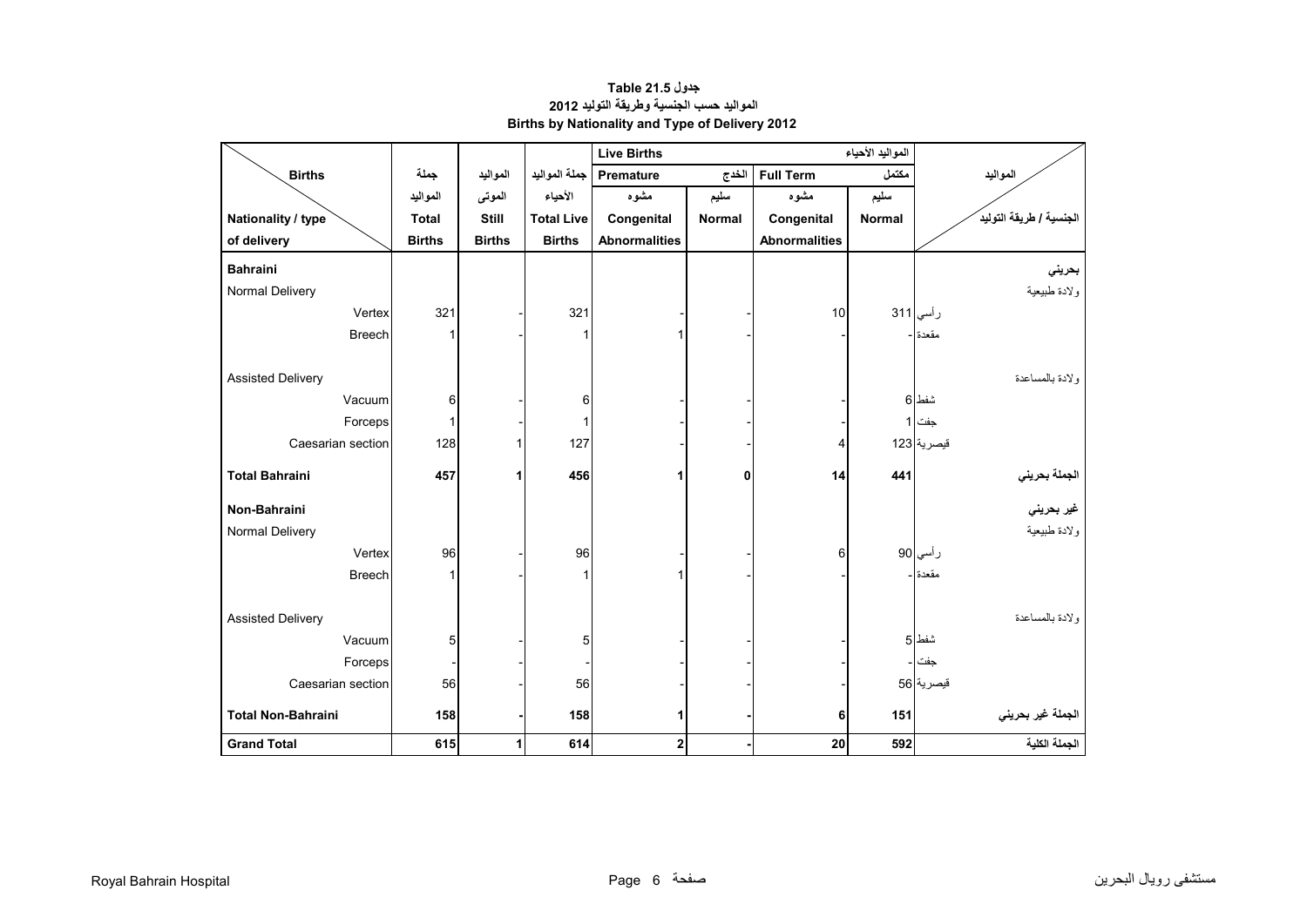<span id="page-5-0"></span>

|                        | <b>Procedure Type</b> |                | نوع الإجراء    |                       |
|------------------------|-----------------------|----------------|----------------|-----------------------|
| <b>Department</b>      | الجملة<br>Total       | صغيرة<br>Minor | كبيرة<br>Major | القسم                 |
| <b>General Surgery</b> | 113                   | 32             | 81             | الجز احة العامة       |
| Orthopedics & Fracture | 343                   | 97             | 246            | العظام                |
| Urology                | 204                   | 108            | 96             | أمراض المسالك البولية |
| <b>Plastic Surgery</b> | 263                   | 76             | 187            | جراحة التجميل         |
| Ear, Nose & Throat     | 187                   | 11             | 176            | أنف وأذن وحنجرة       |
| Gynecology             | 346                   | 99             | 247            | أمراض النساء          |
| Dental                 | 16                    | 9              | 7              | الأسنان               |
| Endoscopies            | 126                   | 48             | 78             | المناظبر              |
| <b>Total</b>           | 1,598                 | 480            | 1,118          | الجملة                |

### **جدول 21.6 Table اإلجراءات الجراحية الكبيرة <sup>و</sup> الصغيرة حسب القسم العالجي <sup>2012</sup> Major and Minor Operations by Department 2012**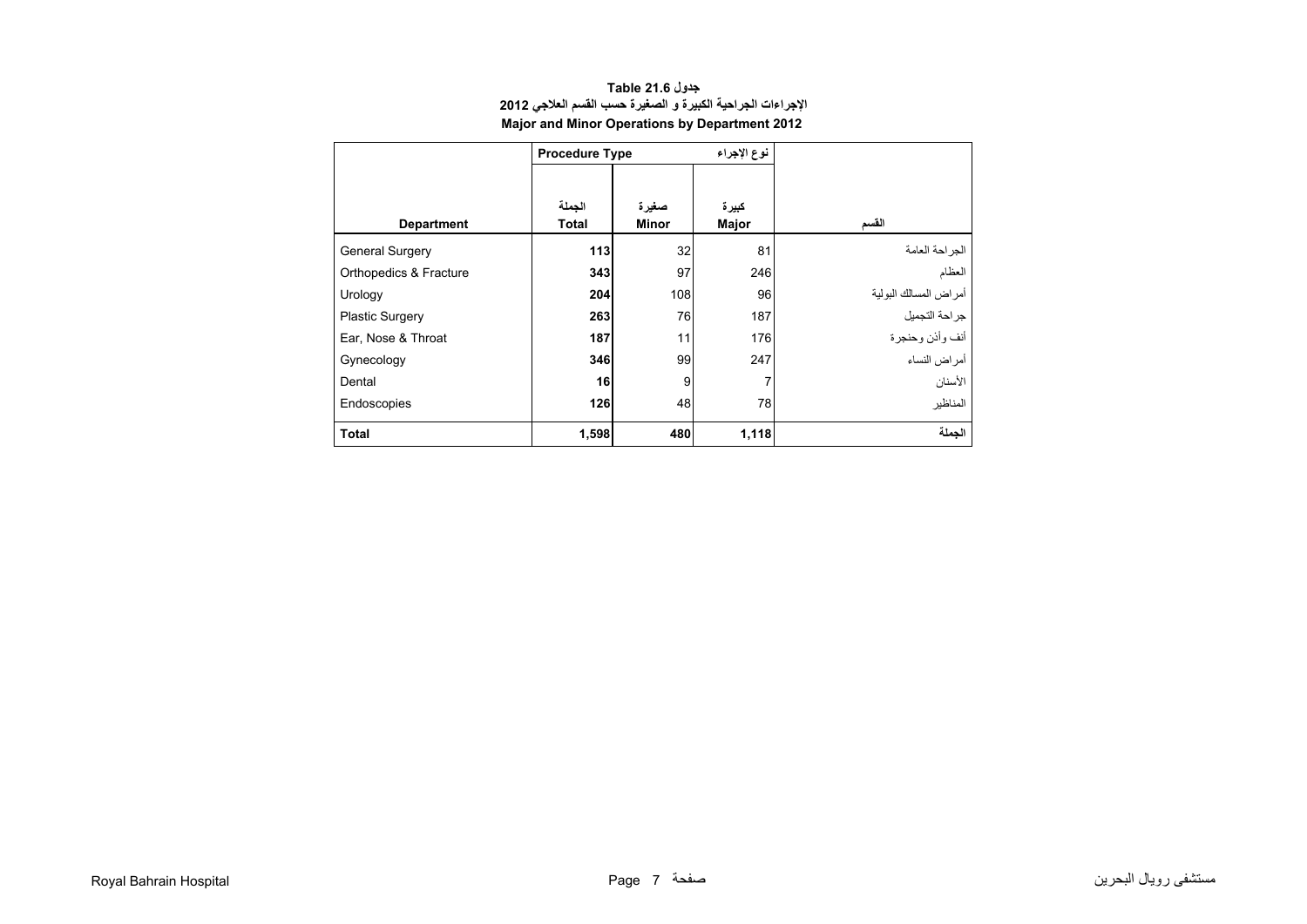<span id="page-6-0"></span>

|                          | <b>Total</b> |        | الجملة      | Non-Bahraini |        | غير بحريني  | <b>Bahraini</b> |        | بحريني      |                |
|--------------------------|--------------|--------|-------------|--------------|--------|-------------|-----------------|--------|-------------|----------------|
|                          |              |        |             |              |        |             |                 |        |             |                |
|                          | الجملة       | أنشى   | ذكر         | الجملة       | أننى   | ذكر         | الجملة          | أننى   | ذكر         |                |
| <b>Type of Treatment</b> | Total        | Female | <b>Male</b> | <b>Total</b> | Female | <b>Male</b> | <b>Total</b>    | Female | <b>Male</b> | نوع العلاج     |
| General treatment        | 2,627        | 1,570  | 1,057       | 1,451        | 799    | 652         | 1,176           | 771    | 405         | العلاج العام   |
| Gum treatment            | 585          | 327    | 258         | 312          | 162    | 150         | 273             | 165    | 108         | علاج اللثة     |
| Nerve                    | 634          | 398    | 236         | 382          | 238    | 144         | 252             | 160    | 92          | علاج الأعصاب   |
| Surgical treatment       | 231          | 130    | 101         | 166          | 100    | 66          | 65              | 30     | 35          | العلاج الجراحي |
| Filling                  | 847          | 370    | 477         | 526          | 181    | 345         | 321             | 189    | 132         | الحشو          |
| Extraction               | 252          | 157    | 95          | 154          | 97     | 57          | 98              | 60     | 38          | الخلع          |
| Denture                  | 454          | 275    | 179         | 276          | 158    | 118         | 178             | 117    | 61          | التركيب        |
| Orthodontics             | 5,487        | 3,914  | 1,573       | 2,224        | 1,415  | 809         | 3,263           | 2,499  | 764         | تقويم الأسنان  |
| <b>Total</b>             | 11,117       | 7,141  | 3,976       | 5,491        | 3,150  | 2,341       | 5,626           | 3,991  | 1,635       | الجملة         |

# **جدول 21.7 Table عالج األسنان حسب نوع العالج والجنسية والنوع <sup>2012</sup> Dental Treatment by Type of Treatment, Nationality and Sex 2012**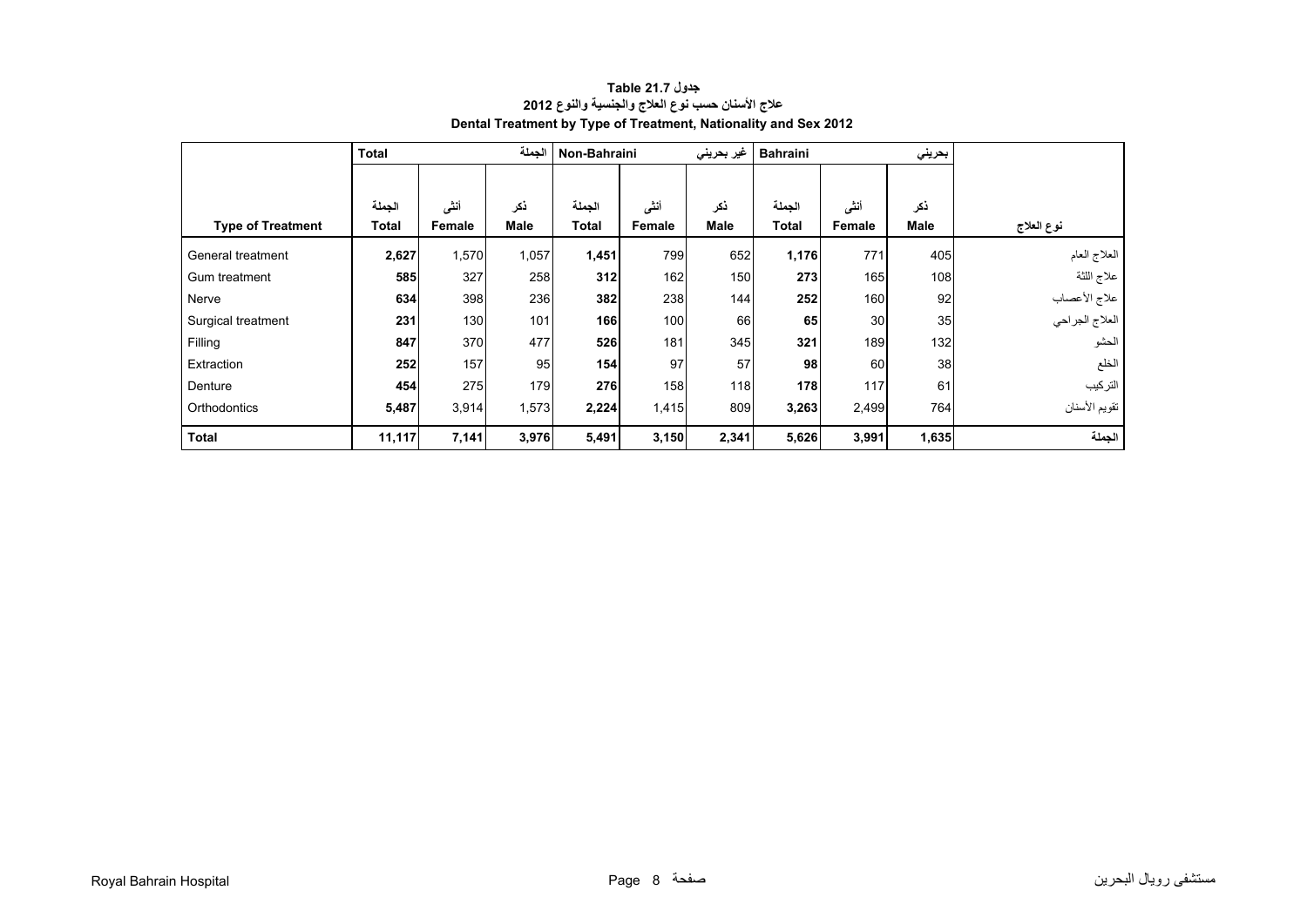<span id="page-7-0"></span>

|                                    | <b>Total</b> |        |        | Non-Bahraini الجملة |        |        | Bahraini  غیر بحرینی<br>إبحريني |        |       |                                   |
|------------------------------------|--------------|--------|--------|---------------------|--------|--------|---------------------------------|--------|-------|-----------------------------------|
|                                    |              |        |        |                     |        |        |                                 |        |       |                                   |
|                                    | الحملة       | أنشى   | ذكر    | الجملة              | أنشى   | نكر    | الجملة                          | أنشى   | ذكر   |                                   |
| <b>Type of Test</b>                | <b>Total</b> | Female | Male   | <b>Total</b>        | Female | Male   | <b>Total</b>                    | Female | Male  | نوع الفحص                         |
| Clinical chemistry of blood        | 16,128       | 7,104  | 9,024  | 8,613               | 3,085  | 5,528  | 7,515                           | 4,019  | 3,496 | فحص الدم الكيميائي                |
| Endocrine function tests & enzymes | 2,885        | 2,057  | 828    | 1,358               | 994    | 364    | 1,527                           | 1,063  | 464   | فحو صات الغدد الصماء و الأنز بمات |
| Microbiology                       | 4,738        | 3,533  | 1,205  | 2,264               | 1,546  | 718    | 2,474                           | 1,987  | 487   | الفحو صبات الميكر وبية            |
| Serology & immunology              | 4,943        | 3,108  | 1,835  | 2,494               | 1,452  | 1,042  | 2,449                           | 1,656  | 793   | فحوصات الأمصال والمناعة           |
| Haematology                        | 11,559       | 6,859  | 4,700  | 5,163               | 2,824  | 2,339  | 6,396                           | 4,035  | 2,361 | تحاليل الدم                       |
| Histology/Cytopathology            | 1,067        | 851    | 216    | 531                 | 403    | 128    | 536                             | 448    | 88    | فحو صبات الأنسجة المجهر بة        |
| Other laboratories tests           | 4,847        | 2.747  | 2,100  | 2,493               | 1,231  | ,262   | 2,354                           | 1,516  | 838   | فحو صبات مختبر بـهّ أخر ي         |
| <b>Total</b>                       | 46,167       | 26,259 | 19,908 | 22,916              | 11,535 | 11,381 | 23,251                          | 14,724 | 8,527 | الجملة                            |

#### **جدول 21.8 Table الفحوصات المختبرية حسب نوع الفحص والجنسية والنوع <sup>2012</sup> Laboratory Tests by Type of Test, Nationality and Sex 2012**

#### **جدول 21.9 Table إجراءات األشعة حسب نوع اإلجراء والجنسية والنوع <sup>2012</sup>**

#### **Radiology Procedures by Type of Procedure, Nationality and Sex 2012**

|                          | <b>Total</b> |        | الجملة      | Non-Bahraini |        | غیر بحرین <i>ی</i> | <b>Bahraini</b> |        | بحريني      |                     |
|--------------------------|--------------|--------|-------------|--------------|--------|--------------------|-----------------|--------|-------------|---------------------|
|                          |              |        |             |              |        |                    |                 |        |             |                     |
|                          | الجملة       | أنشى   | ذكر         | الجملة       | أننسى  | نكر                | الحملة          | أنشى   | ذكر         |                     |
| <b>Type of Procedure</b> | Total        | Female | <b>Male</b> | <b>Total</b> | Female | <b>Male</b>        | <b>Total</b>    | Female | <b>Male</b> | نوع الإجراء         |
| C.T. Scan                | 458          | 186    | 272         | 228          | 74     | 154                | 230             | 112    | 118         | تصوير طبقي محوري    |
| Ultrasound               | 6,262        | 5,327  | 935         | 2,198        | 1,631  | 567                | 4,064           | 3,696  | 368         | الموجات فوق الصوتية |
| General                  | 6,037        | 2,856  | 3,181       | 2,861        | 1,220  | ,641               | 3,176           | 1,636  | 1,540       | عام                 |
| <b>Total</b>             | 12,757       | 8,369  | 4,388       | 5,287        | 2,925  | 2,362              | 7,470           | 5,444  | 2,026       | الجملة              |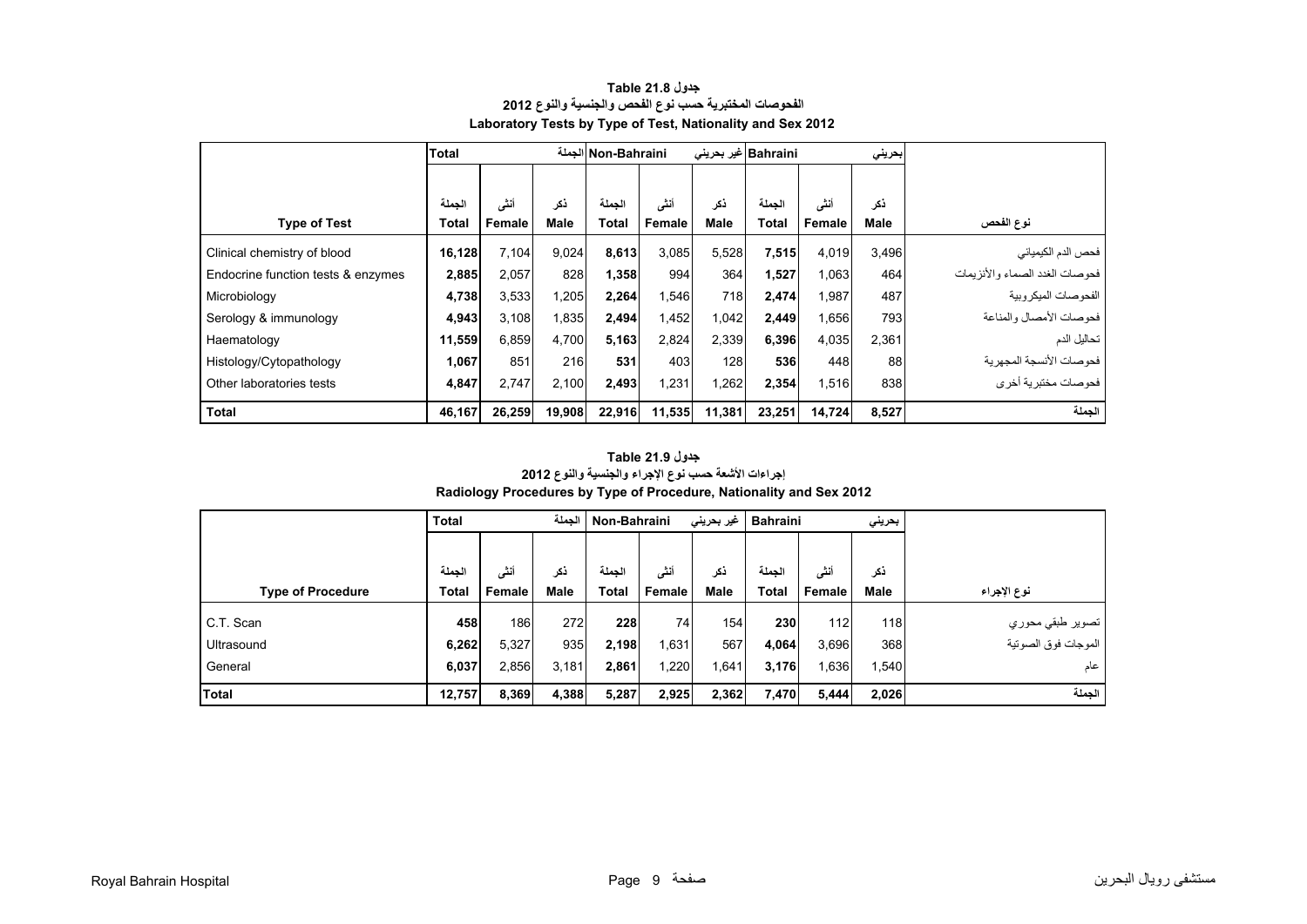<span id="page-8-0"></span>

|              | الجملة       |                   |              | من سنتين الى خمس سنوات |                     |              | من سنة الى سنتين |                   |              | أقل من سنة      |                 |                            |                                      |
|--------------|--------------|-------------------|--------------|------------------------|---------------------|--------------|------------------|-------------------|--------------|-----------------|-----------------|----------------------------|--------------------------------------|
|              | <b>Total</b> |                   |              | $2 - 5$ years          |                     |              | $1 - 2$ years    |                   |              | Below 1 year    |                 |                            |                                      |
|              |              |                   |              |                        |                     |              |                  |                   |              |                 |                 |                            |                                      |
| الجملة       | غير بحريني   | بحريني            | الجملة       | غير بحريني             | بحرينى              | الجملة       | غير بحريني       | بحريني            | الجملة       | غير بحريني      | بحريني          |                            | نوع التطعيم                          |
| <b>Total</b> | Non-         |                   | <b>Total</b> | Non-                   |                     | <b>Total</b> | Non-             |                   | <b>Total</b> | Non-            |                 |                            | Type of vaccine                      |
|              |              | Bahraini Bahraini |              |                        | Bahraini   Bahraini |              |                  | Bahraini Bahraini |              | <b>Bahraini</b> | <b>Bahraini</b> |                            |                                      |
|              |              |                   |              |                        |                     |              |                  |                   |              |                 |                 | <b>Hepatitis B/DPT/HIB</b> | التهاب الكبد الوبائي (ب) /           |
|              |              |                   |              |                        |                     |              |                  |                   |              |                 |                 |                            | التطعيم الثلاثي/هيموفلز انفلونزا (ب) |
| 85           | 59           | 26                |              |                        |                     |              |                  |                   | 85           | 59              | 26              | Dose 1                     | جرعة أولىي                           |
| 55           | 40           | 15                |              |                        |                     |              |                  |                   | 55           | 40              | 15              | Dose 2                     | جرعة ثانية                           |
| 52           | 37           | 15                |              |                        |                     |              |                  |                   | 52           | 37              | 15              | Dose 3                     | جرعة ثالثة                           |
|              |              |                   |              |                        |                     |              |                  |                   |              |                 |                 | Booster 1 dose             | جرعة منشطة أولي                      |
| 57           | 55           | $\overline{2}$    | 21           | 19                     | $\overline{2}$      | 36           | 36               |                   |              |                 |                 | Booster 2 dose             | جرعة منشطة ثانية                     |
|              |              |                   |              |                        |                     |              |                  |                   |              |                 |                 | Poliomyelitis              | شلل الأطفال                          |
| 79           | 54           | 25                |              |                        |                     |              |                  |                   | 79           | 54              | 25              | Dose 1                     | جرعة أولىي                           |
| 53           | 38           | 15                |              |                        |                     |              |                  |                   | 53           | 38              | 15              | Dose 2                     | جرعة ثانية                           |
| 52           | 37           | 15                |              |                        |                     |              |                  |                   | 52           | 37              | 15              | Dose 3                     | جرعة ثالثة                           |
| 36           | 36           |                   |              |                        |                     | 36           | 36               |                   |              |                 |                 | Booster 1 dose             | جرعة منشطة أولىي                     |
| 21           | 19           | $\overline{2}$    | 21           | 19                     | 2                   |              |                  |                   |              |                 |                 | Booster 2 dose             | جرعة منشطة ثانية                     |
|              |              |                   |              |                        |                     |              |                  |                   |              |                 |                 |                            |                                      |
|              |              |                   |              |                        |                     |              |                  |                   |              |                 |                 | Mumps, Measles, Rubella    | الحصبة والحصبة الألمانية وأبو كعب    |
| 33           | 32           |                   |              |                        |                     | 33           | 32               |                   |              |                 |                 | Dose 1                     | جرعة أولىي                           |
| 28           | 26           | 2                 | 28           | 26                     | 2                   |              |                  |                   | <b>NA</b>    | <b>NA</b>       | <b>NA</b>       | Dose 2                     | جرعة ثانية                           |

# **جدول 21.10 Table التطعيمات حسب نوع التطعيم وفئات العمر والجنسية <sup>2012</sup> Immunization by Type of Vaccine, Age Groups and Nationality 2012**